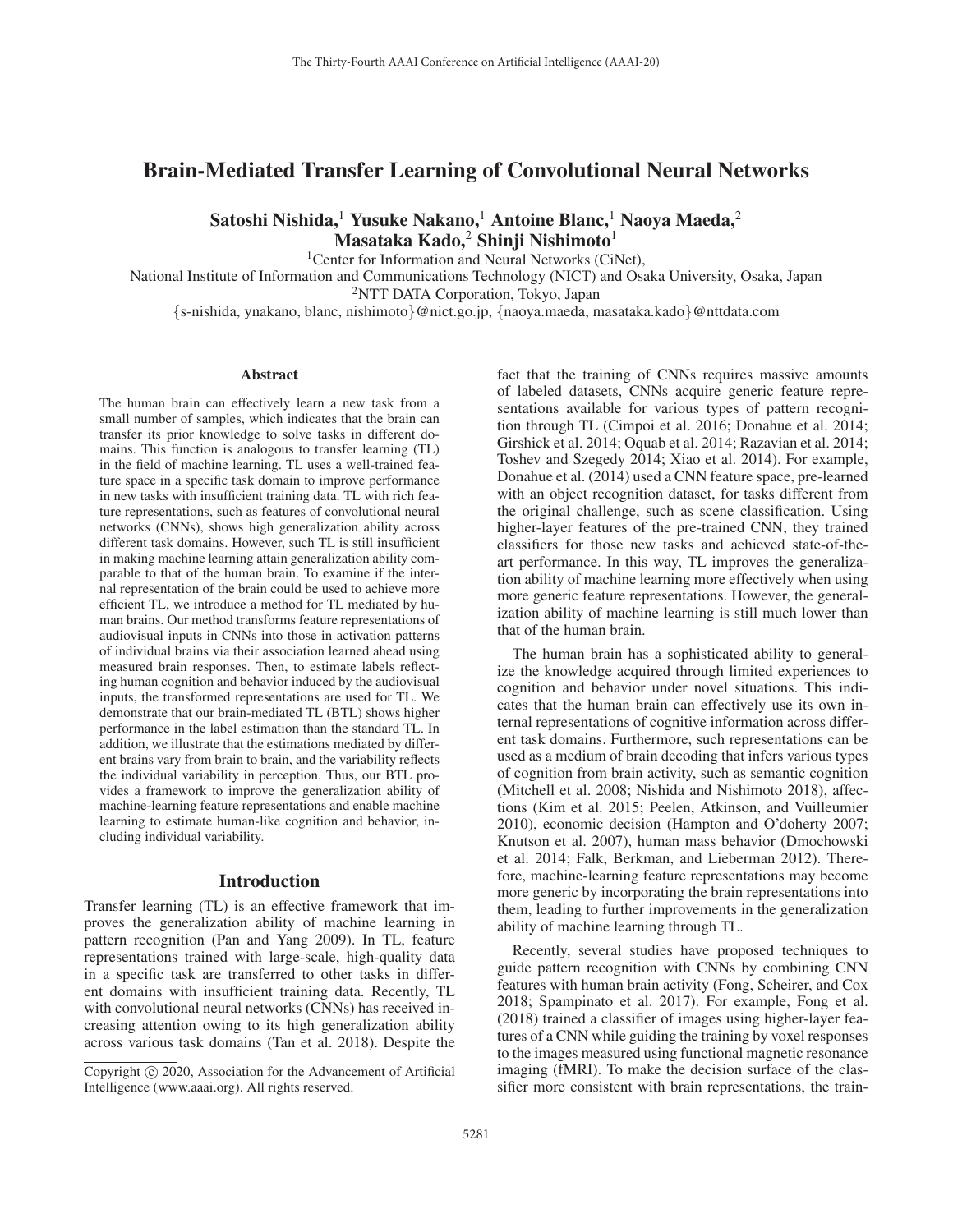ing was weighted by voxel responses. They demonstrated higher performance in image recognition for the classifier with voxel response weighting than for the classifier without it. These studies suggest that CNN feature representations can improve by combining them with human brain activity. However, the recognition task they targeted was image recognition, in which CNNs had already shown splendid performance by themselves. In addition, when their techniques are applied to other types of recognition tasks, they require brain data dedicated to each of the tasks. Therefore, whenever their techniques are applied to a novel task, new measurements of brain data specified to that task are required. These limitations prevent their techniques from improving the generalization ability of machine learning.

To address these issues, we propose, in this paper, brainmediated TL (BTL). In the BTL, the voxel response data measured from the human brain in an fMRI experiment are combined with CNN features to be used for various types of recognition tasks. First, CNN features for audiovisual inputs are transformed into features of the individual brains using a pre-learned linear mapping between them. Then, the transformed features are used to train learners that estimate arbitrary pairs of audiovisual inputs and corresponding labels. We apply this BTL to the estimation of labels to which human subjective cognition is strongly related. Our results demonstrate that the BTL shows higher estimation performance than regular TL and the brain-by-brain variation of estimation by the BTL reflects individual variability in subjective cognition.

### Model

#### Procedure

Our modeling procedure for BTL is divided into the four steps (Figure 1): (1) the feature extraction from the inputs of movies and/or sounds via CNNs, (2) the prediction of voxel responses to the inputs using models that linearly transform the extracted features to the voxel responses (CNNto-voxel [cnn2vox] models), (3) the modification of the predicted responses using models that predict voxel response from the history of preceding voxel responses (voxel-tovoxel [vox2vox] models; Figure 1A), and (4) the estimation of cognitive labels from the predicted responses using models that have linear association between them (voxel-to-label [vox2lab] models; Figure 1B).

The cnn2vox and vox2vox models are pretrained using small datasets of movie-evoked voxel responses collected from individual brains with fMRI. Once the training is done, these models predict voxel responses to arbitrary audiovisual inputs by transforming the CNN features to the response of individual brains with no additional brain measurement. Supposing that voxel responses convey brain feature representations of the inputs, this process corresponds to the transformation from CNN features to brain feature representations. Then, the vox2lab model is trained using paired datasets of predicted voxel response and cognitive labels linked with audiovisual inputs. Since this training does not require datasets used in fMRI experiments, our method allows acquiring the association between arbitrary pairs of audiovisual inputs and cognitive labels through the feature transformation.

## CNN Feature Extraction

In this study, VGG-16 (Simonyan and Zisserman 2014) and SoundNet (Aytar, Vondrick, and Torralba 2016), which are pretrained and released on the web, are used to extract visual and acoustic features, respectively, from movies. To extract visual features from movies via VGG-16, which was originally applied to static images with a fixed size of  $224 \times 224$ pixels, the movies are decomposed into frames and resized to the same size. Then, unit activations of intermediate layers when inputting the movie frames are calculated and pooled for each second. Finally, the maximum activation value of each unit for each second is used as the visual features of the movies. This study uses eight layers of pool1–5 and fc6– 8 and obtains the visual features for each layer. To extract acoustic features from the same movies, the sound waves of the inputs are resampled with the fixed frequency of 44100 Hz and decomposed into each second. Then, unit activations of intermediate layers in SoundNet when inputting the sound waves are calculated as the acoustic features of the movies. This study uses seven layers of conv1–5 and fc 6–7 and obtains the acoustic features for each layer. Finally, these processes produce eight series of visual features and seven series of acoustic features from time series of movies.

### Cnn2vox Model

The construction of the cnn2vox, vox2vox, and vox2lab models is based on the voxelwise modeling technique (Naselaris et al. 2011). Using a time series of features and voxel responses, the cnn2vox model acquires the linear mapping from a CNN feature space to a response space of each voxel through statistical learning. The learning objective is to estimate weights of  $N$  voxels, denoted by  $\mathbf{W}_{\text{cv}} = {\mathbf{w}_{\text{cv}(1)}, \dots, \mathbf{w}_{\text{cv}(N)}}$ , of the linear model:  $\mathbf{R} =$  $f(\mathbf{X})\mathbf{W}_{\text{cv}} + \epsilon$ , where  $\mathbf{R} = \{\mathbf{r}_1, \cdots, \mathbf{r}_N\}$  is a series of responses in each of N voxels, **X** is a series of audiovisual inputs,  $f(\mathbf{X})$  is its feature representation with the dimensionality of  $D$ , and  $\epsilon$  is isotropic Gaussian noise. A set of linear temporal filters is used to capture the hemodynamic delay in the response (Nishimoto et al. 2011). The matrix of  $f(\mathbf{X})$  is constructed by concatenating four sets of  $D$ dimensional feature vectors with temporal shifts of 3, 4, 5, and  $6$  s. This means that voxel response at a time point  $t$ , denoted by  $\mathbf{R}_{(t)}$   $(t = 1, \dots, T)$ , is modeled by a weighted linear combination of the preceded series of features:

$$
\mathbf{R}_{(t)} = \sum_{k=3,4,5,6} f(\mathbf{X}_{(t-k)}) \mathbf{W}_{\text{cv},k} + \epsilon,
$$

where  $\mathbf{W}_{cv,k}$  denotes the weights corresponding to the delay k. The weight estimation is performed using L2 regularized linear least-squares regression. The optimal regularization parameter for each model is determined by 10 fold cross validation of training data and shared across all voxels. In this study,  $f(\mathbf{X})$  represents a series of unit activations induced by movies for each layer of VGG-16 or Sound-Net. Since the very large number of units in lower layers of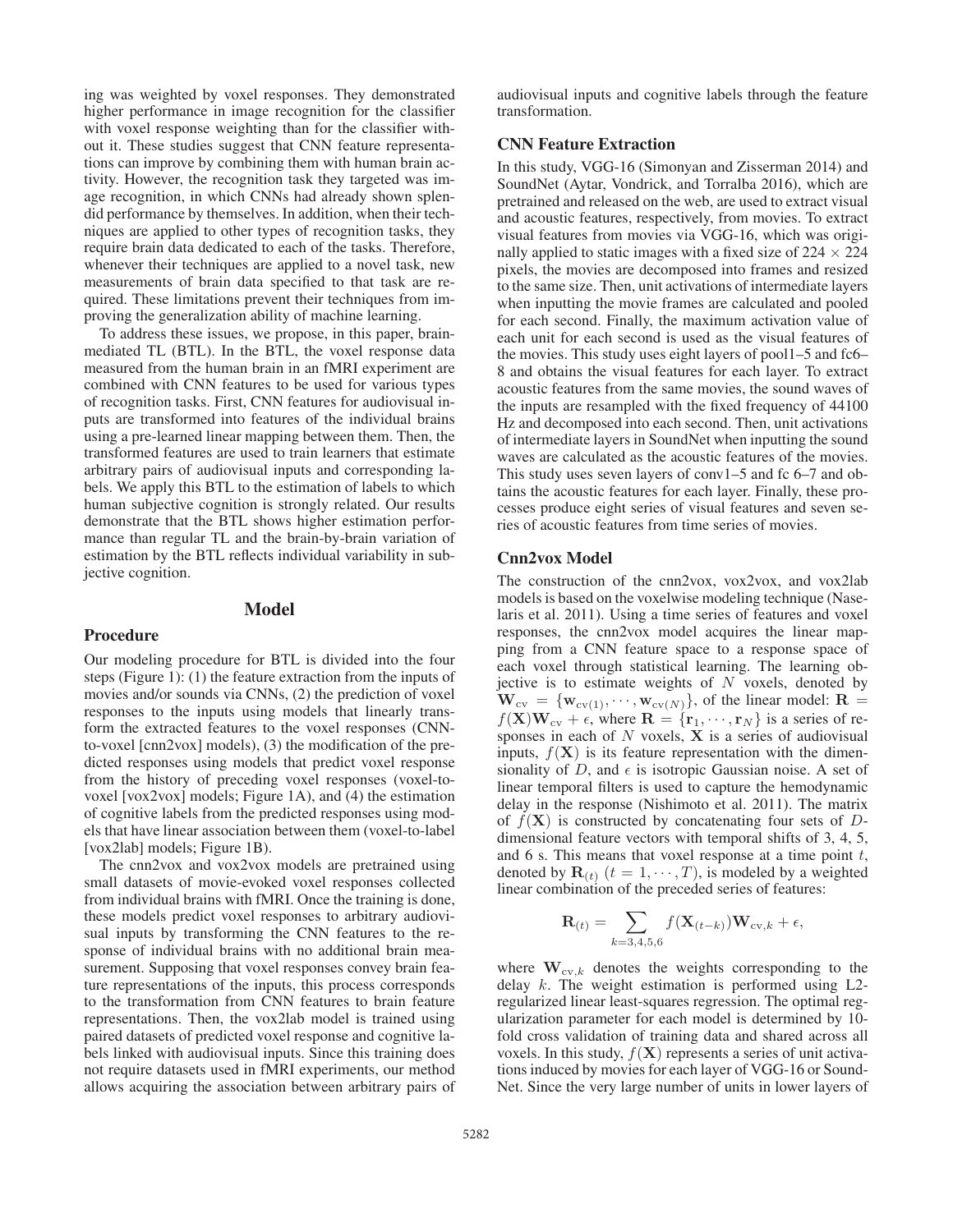

Figure 1: A schematic of the proposed brain-mediated transfer learning (BTL) method. (A) Voxel-response prediction from audiovisual inputs. (B) Label estimation using predicted response.

the CNNs took too much computational cost for the regression process, the dimensionality of unit-activation features for each layer is reduced in advance by principal component analysis (PCA) on training datasets. This study reduces the dimensionality, D, to 1000. Finally, eight models for eight VGG-16 layers (pool1–5 and fc6–8) and seven models for seven SoundNet layers (conv1–7) are constructed for each brain.

Each of the estimated linear models predicts voxel responses to new movie inputs. Then, the predicted voxel responses from individual models are integrated using linearly weighted average for each voxel. The weight for a given voxel is calculated based on the prediction accuracy (Pearson's correlation coefficient between measured and predicted voxel responses) for that voxel calculated during the cross-validation in model training. In particular, the weight for the  $i$ -th model, denoted by  $w_i$ , is determined by  $w_i = a_i / \sum_j^{15} a_j$ , where  $a_i$  is the prediction accuracy of the model. This integration process produces a single series of predicted voxel responses to the new movie inputs.

## Vox2vox Model

The vox2vox model predicts response in one voxel at a given time point from responses in a group of voxels at the preceding time points. Hence, this model captures endogenous properties of voxel responses, such as intrinsic connectivity between different brain regions (Fox and Raichle 2007), whereas the cnn2vox model captures exogenous properties of voxel responses, such as stimulus selectivity. Although the vox2vox model is not indispensable for BTL, modifying response prediction by the vox2vox model improves estimation performance in some cases.

In the vox2vox model, a response in each of  $N$  voxels at a time point t, denoted by  $\mathbf{R}_{(t)}$ , is modeled by a weighted linear combination of responses in the set of M voxels preceded by  $1, 2$ , and  $3$  s:

$$
\mathbf{R}_{(t)} = \sum_{k=1,2,3} \mathbf{R}'_{(t-k)} \mathbf{W}_{\text{vv},k} + \epsilon.
$$

The M voxels are selected on the basis of the cnn2vox model prediction accuracy on model training data. In this

study, the top 2000 voxels with the highest prediction accuracy after the weighted average of all the models are used as the  $M$  voxels. The regression procedure is the same as the one used in the cnn2vox model. Response predictions from the cnn2vox and vox2vox models are combined by weighted sum. The weight is determined by the relative accuracy of each prediction for each voxel.

## Vox2lab Model

The vox2lab model estimates cognitive labels associated with audiovisual inputs from predicted voxel responses. In this model, a series of z-scored cognitive labels at a time point t, denoted by  $\mathbf{L}_{(t)}$   $(t = 1, \cdots, T')$ , is regressed by a series of predicted responses to the inputs in the set of N voxels with the hemodynamic delay,  $k$ , of 3, 4, and 5s (Nishida and Nishimoto 2018):

$$
\mathbf{L}_{(t)} = \sum_{k=3,4,5} \mathbf{\hat{R}}_{(t+k)} \mathbf{W}_{\mathrm{vl},k} + \epsilon.
$$

The regression procedure is the same as the one used in the other models, except that the regularization parameters are determined separately for each dimension of label vectors. This model learns the association between predicted voxel responses (but not measured voxel responses) and cognitive labels. This allows us to associate arbitrary pairs of audiovisual data and corresponding labels, even when they are not used for training either the cnn2vox or vox2vox models.

However, the regression occasionally requires too much computational cost when the paired data have a large number of samples. In such cases, the number of voxels used for the modeling is reduced in advance by PCA on the training datasets. Then, the top PCs are used for the training of the three models. In this study, the top 300 PCs are used as voxels to predict (i.e.,  $N = 300$ ) for only one estimation task (see below). In addition, the top 10 PCs with the highest prediction accuracy are used for the regressors of the vox2vox model (i.e.,  $M = 10$ ). Even in this case, the other parameters and the regression procedure remain the same.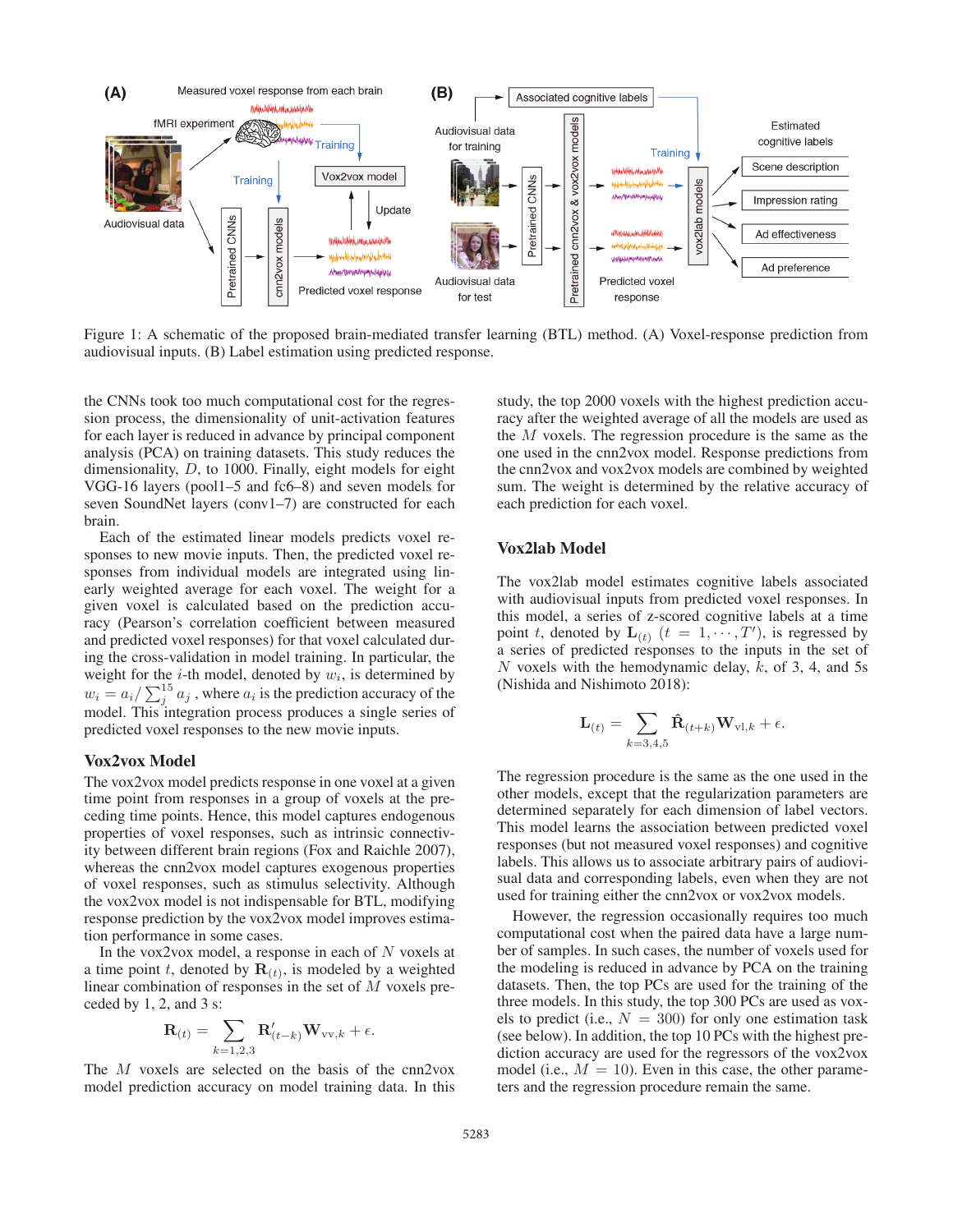# Data

Movie

Two sets of movies were provided by NTT DATA Corp. (Tokyo, Japan). One includes 368 Japanese ad movies broadcasted on the web between 2015 and 2018 (web ad movies). The movies were divided into 7200 s and 1200 s to collect voxel responses for the training (training dataset) and test (test dataset), respectively, of all the three models. The other includes 2452 Japanese ad movies broadcasted on TV between 2011 and 2017 (TV ad movies). Out of them, only 420 movies were used to collect voxel responses for the training of the cnn2vox and vox2vox models. The remaining 2032 movies were not used for fMRI experiments but for the training of the vox2lab model and the test of its estimation performance. The movies are all unique, include a wide variety of product categories (see supplemental material<sup>1</sup>), and have the same resolution (1280  $\times$  720 pixels) and frame rate (30 Hz). The length of the movies is typically either 15 or 30 s. They are also accompanied by PCM sounds with the sampling rate of 44100 Hz and are normalized so that they have the same RMS level.

# fMRI Data

fMRI responses to the movies were collected from Japanese participants using a 3T MRI scanner. Forty and twenty-eight participants were assigned to fMRI experiments with the web ad movies and those with the TV ad movies, respectively. The experimental protocol is approved by the ethics and safety committees of NICT. For the modeling in each participant, the fMRI data were preprocessed and all voxels within the whole cortex were extracted. For more details, see supplemental material.

## Cognitive Labels

The four types of cognitive labels associated with the movie datasets are used for testing the performance of BTL and comparing it with the performance of other methods: (1) scene descriptions, (2) impression ratings, (3) ad effectiveness indices, and (4) ad preference votes. All the label sets reflect rich perceptual information and/or complex behavioral outcomes related to human subjective cognition. The label sets  $(1)$ – $(3)$  are linked to the web ad movies, whereas the label set (4) is linked to the TV ad movies. The label sets (1), (3), and (4) were provided from NTT DATA Corp., whereas the label set (2) was collected on psychological experiments conducted in our lab. In the following, the details of each cognitive label set are described (for more details, see supplemental material).

Scene description data were collected from human annotators as manual descriptions given for every 1-s scene of the web ad movies. They were instructed to describe each scene using more than 50 Japanese characters. The descriptions contain a variety of expressions reflecting not only their objective perceptions but also their subjective perceptions (e.g., impression, feeling, association with ideas). To evaluate the scene descriptions quantitatively, the descriptions

were transformed into vectors of word2vec (Mikolov et al. 2013). Individual words in each description were projected into the pretrained word2vec vector space. Then, the word vectors obtained from all descriptions within each scene were averaged. This procedure yielded one 100-dimensional vector for each 1-s scene.

Impression rating data were collected from manual ratings on 30 different impression items conducted by human annotators. The ratings were given for every 2-s scene of the web ad movies. While the annotators sequentially watched 2-s separate clips of the movies, they evaluated each item on a scale of 0 to 4.The mean impression ratings in every 2-s scene were obtained by averaging multiple ratings and then oversampled to obtain time series of rating labels in every 1-s scene.

Ad effectiveness index data for the web ad movies were obtained as two types of mass behavior indices collected on the web. One index is click rate, that is, the fraction of viewers who clicked the frame of a movie and jumped to a linked web page. The other index is view completion rate, that is, the fraction of viewers who continued to watch an ad movie until the end without choosing a skip option. Although a single value of each index was assigned to each ad, time series of indices in every 1-s scene were obtained by filling all scenes in an ad with an identical index value assigned to the ad.

Ad preference vote data for the TV ad movies were collected for commercial investigation using questionnaires to large-scale testers. Each tester was asked to freely recall a small number of her/his favorite TV ads from among the ads recently broadcasted. The total number of recalls of an ad was regarded as its preference value. Although one preference value was assigned to each ad, time series of the value in every 1-s scene were obtained by filling all scenes in an ad with an identical value assigned to the ad. Since the preference data are distributed in a similar form of a gamma distribution, the logarithm of the data was taken. Only for this dataset, due to the large number of samples for training the vox2label model in the dataset (2032 movies, 45375 s), the voxel dimensionality is reduced to 300 in advance by PCA for computational efficiency of the modeling (see also BTL).

# Reference Methods

To compare the performance of label estimation with BTL, two other methods are implemented.

Regular TL. TL estimates cognitive labels without the transformation from CNN features to voxel responses. Although the CNN feature extraction using VGG-16 and SoundNet is the same as the one used in BTL, CNN features are directly used to regress cognitive labels. In particular, a label at a time point t, denoted by  $\mathbf{L}_{(t)}$ , is modeled by a weighted linear combination of CNN features of the input at the same time point. For the neutral comparison with BTL, the reduction of CNN feature dimension to 1000 and the regression is performed in the same manner as used in BTL.

<sup>&</sup>lt;sup>1</sup>The supplemental material is available at https://osf.io/3hkwd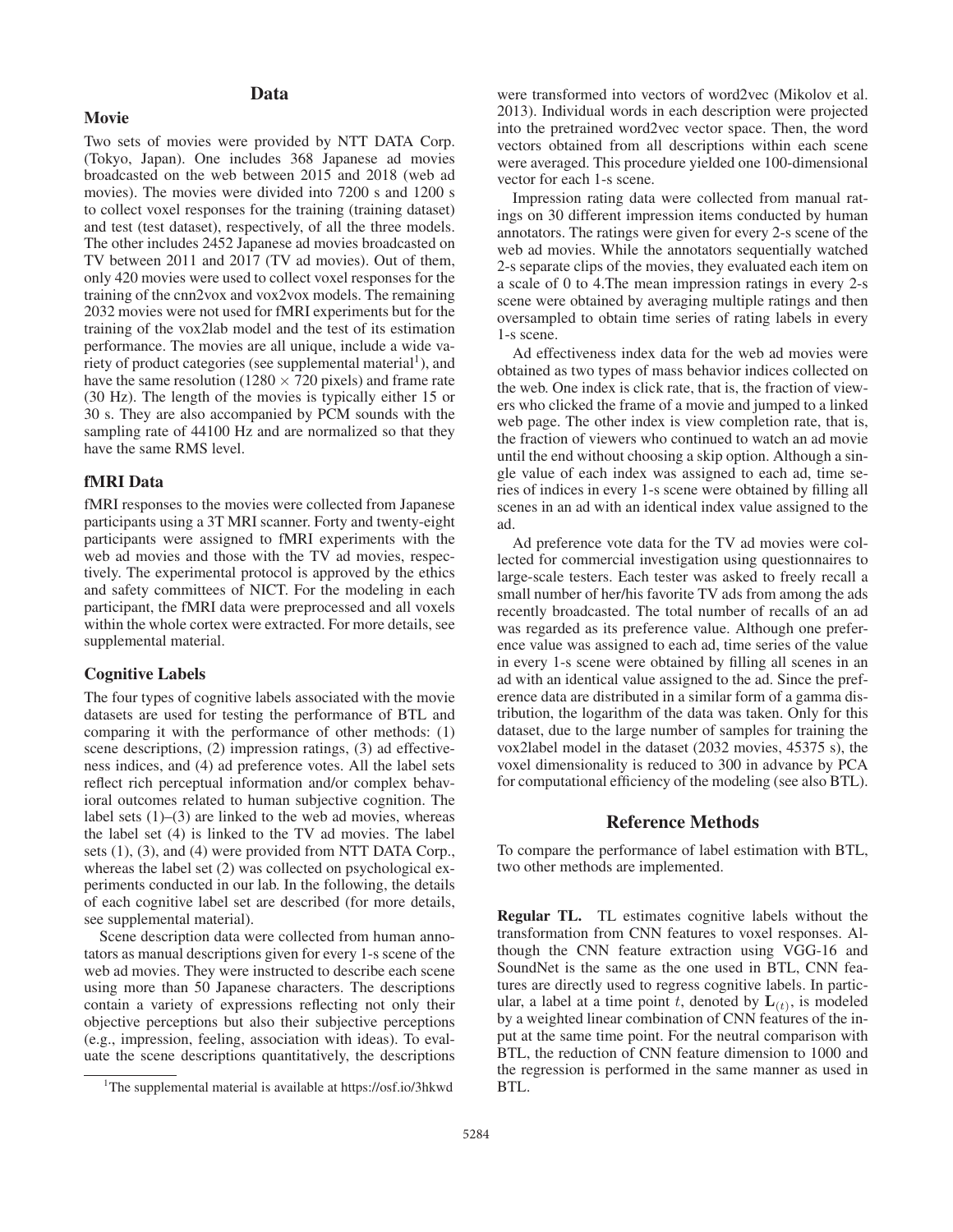Table 1: Accuracy of voxel-response prediction

| Cnn2vox<br>$VGG-16$<br>SoundNet Vox2vox |  |  | Prediction accuracy<br>$mean \pm SEM$ |  |  |
|-----------------------------------------|--|--|---------------------------------------|--|--|
|                                         |  |  |                                       |  |  |
|                                         |  |  | $0.096 \pm 0.0039$                    |  |  |
|                                         |  |  | $0.098 \pm 0.0040$                    |  |  |
|                                         |  |  | $0.054 \pm 0.0018$                    |  |  |
|                                         |  |  | $0.055 \pm 0.0018$                    |  |  |
|                                         |  |  | $0.106 \pm 0.0039$                    |  |  |
|                                         |  |  | $0.108 \pm 0.0039$                    |  |  |

In contrast to this model, the BTL models contain linear temporal filters that capture the hemodynamic response delay. This may enable only BTL to estimate labels from a series of features at multiple time points. If so, the comparison between BTL and TL becomes unfair. To avoid this, another TL model is also intorduced so that a label at a given time point is estimated by a combination of CNN  $\sum_{k=-1,0,1} f(\mathbf{X}_{(t-k)})\mathbf{W}_{\mathrm{TL},k} + \epsilon.$ features at  $-1$ , 0, and 1 s from that time point:  $\mathbf{L}_{(t)}$  =

These TL models are constructed using each of the 15 layers in VGG-16 and SoundNet. The label estimation from each layer model for new movie inputs is integrated using linearly weighted average for each dimension of label vectors. The averaging weight of *i*-th model, denoted by  $w_i$ , is determined according to label estimation accuracy of the model during the cross-validation in the model training, denoted by  $a_i$ . In particular, the averaging weight is represented as  $w_i = a_i / \sum_j^{15} a_j$ . This integration process produces a single series of label estimation to the new movie inputs.

Brain Decoding (BD). BD is an effective method that estimates human perception and cognition induced by complex audiovisual inputs (Nishida and Nishimoto 2018). In the BD of this study, cognitive labels are directly estimated by analyzing measured voxel responses to movies. The model form is the same as in the vox2lab model of BTL except that the measured voxel responses are used instead of the predicted responses. The regression procedure is the same as the one used in BTL.

### Results

## Performance in Voxel-response Prediction

To confirm that our models appropriately extract audiovisual features of individual brains, we first examined the performance of cnn2vox and vox2vox models in terms of the prediction of voxel responses to web ad movies (Table 1). The prediction accuracy was evaluated by Pearson's correlation between the predicted and measured voxel responses in the test fMRI dataset, which have not been used for model training. Each accuracy was averaged over the whole cortex and across all participants.

The accuracy is higher when the predictions from both VGG-16 and SoundNet cnn2vox models were integrated than when only either of them was used. This is due to the fact that the VGG-16 and SoundNet features distinctively model audiovisual responses of voxels in different cortical regions. Indeed, the VGG-16 and SoundNet models accurately predict voxel responses in visual and auditory areas, respectively (see supplemental material). This is consistent with the previous findings that CNNs trained by datasets of specific modality predict voxel responses in brain regions involved in the processing of that modality (Güçlü and van Gerven 2017; 2015; Kell et al. 2018). Thus, our cnn2vox models well capture different modality of feature representations in the cortex. In addition, combining the prediction from the vox2vox models with the prediction from the cnn2vox models slightly improves the accuracy (Table 1; ttest,  $p < 10^{-8}$ ), indicating that endogenous properties of voxel response represented by the vox2vox models augment the model ability to describe the brain feature representation by adding them to exogenous properties of voxel response.

### Label Estimation Tasks

Task1: Estimation of Semantic Perception. The first task is the estimation of semantic perception induced by each movie scene using the scene description data. All possible combinations of the cnn2vox and vox2vox models were calculated for BT, whereas for TL, all possible combinations of VGG-16 and SoundNet were calculated. Furthermore, for a fair comparison with BTL, the TL with the estimation from multiple time points was also computed (see Reference Methods). The performance of BTL and BD was evaluated using the mean estimation derived from the estimation of each participant model. Out of all the methods, the performance of BTL with the VGG-16 cnn2vox model is highest (Table 2). The significance of performance differences between methods was tested with a bootstrapping test (see supplemental material). The best performance in BTL is significantly higher than the best performance in TL and the performance in BD ( $p < 0.0001$ ).

A previous study on brain decoding demonstrated that decoded contents varying brain to brain correlate with individual variability in semantic perception (Nishida and Nishimoto 2018). To test whether brain-by-brain variability in contents estimated by BTL has a similar correlation, we evaluated the correlation between individual variability in estimated contents and that in scene descriptions. In this test, BTL with VGG-16 cnn2vox and vox2vox models was used. The individual variability was evaluated by mean pairwise Pearson's correlation distance of estimation- or descriptionderived word2vec vectors between all possible pairs of brains or annotators. We used a 2-s window slid in 1-s steps to calculate the pairwise distance as is the case with the previous study (Nishida and Nishimoto 2018). Then, Pearson's and Spearman's correlation coefficients were calculated between the pairwise distances of estimated contents and those of scene descriptions. As a result, there are significant correlations not only for BD, consistent with the previous study (Nishida and Nishimoto 2018), but also for BTL (Figure 2; ttest,  $p < 0.0001$ ). In addition, the correlation coefficients for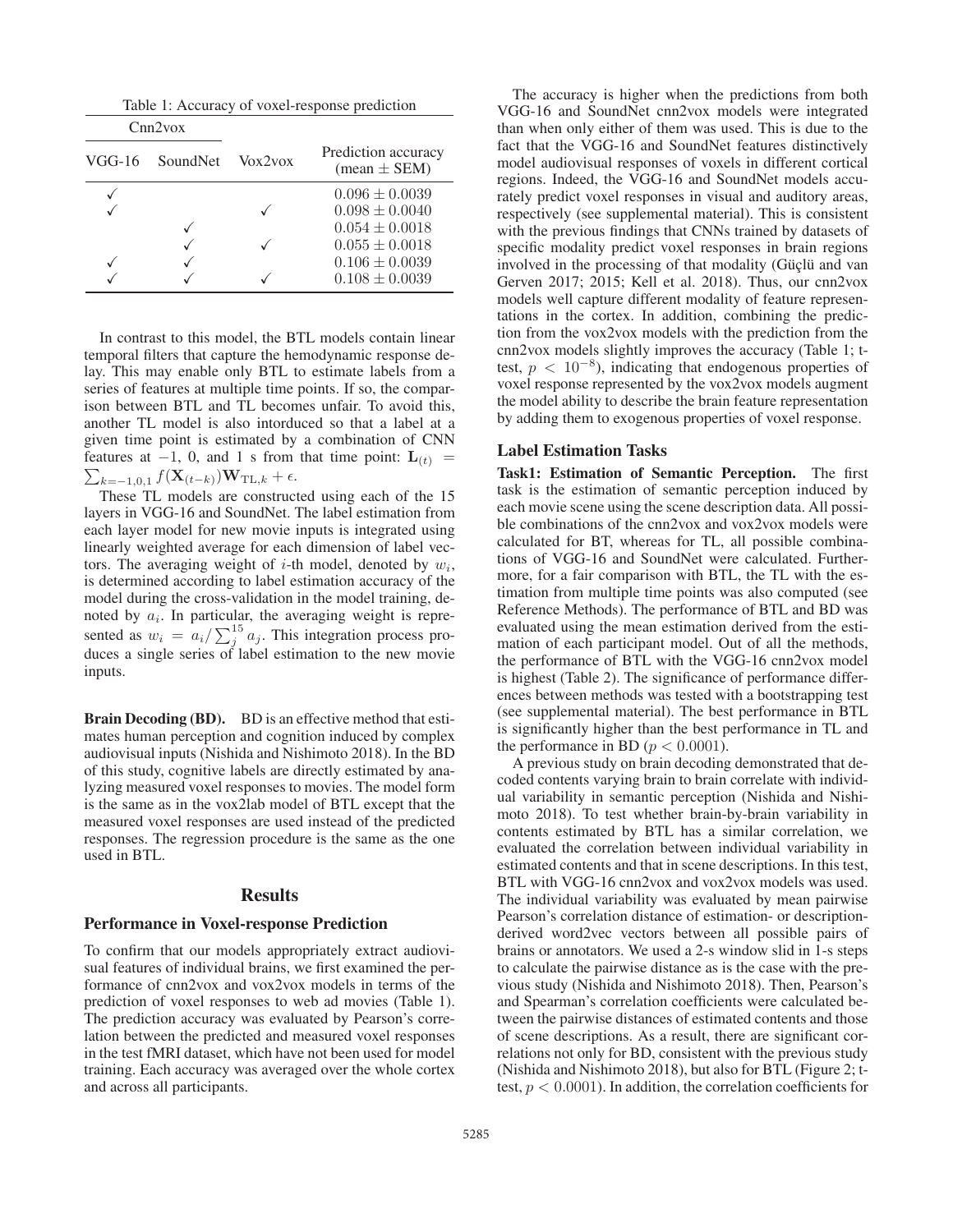| raore 2: Estimation performance in an the tasks |              |          |            |                        |       |         |            |       |  |  |
|-------------------------------------------------|--------------|----------|------------|------------------------|-------|---------|------------|-------|--|--|
|                                                 | <b>CNN</b>   |          |            | Estimation performance |       |         |            |       |  |  |
|                                                 | $VGG-16$     | SoundNet | Vox2vox    | Task1                  | Task2 | Task3-1 | Task $3-2$ | Task4 |  |  |
| <b>BTL</b>                                      | $\checkmark$ |          |            | 0.546                  | 0.498 | 0.505   | 0.440      | 0.354 |  |  |
|                                                 |              |          |            | 0.546                  | 0.500 | 0.502   | 0.444      | 0.360 |  |  |
|                                                 |              |          |            | 0.146                  | 0.234 | 0.094   | 0.223      | 0.244 |  |  |
|                                                 |              |          |            | 0.146                  | 0.235 | 0.093   | 0.227      | 0.252 |  |  |
|                                                 |              |          |            | 0.536                  | 0.516 | 0.446   | 0.376      | 0.381 |  |  |
|                                                 |              |          |            | 0.536                  | 0.517 | 0.447   | 0.375      | 0.387 |  |  |
|                                                 |              |          | Time point |                        |       |         |            |       |  |  |
| TL                                              | ✓            |          | Single     | 0.504                  | 0.450 | 0.478   | 0.217      | 0.320 |  |  |
|                                                 | ✓            |          | Multiple   | 0.537                  | 0.482 | 0.510   | 0.288      | 0.334 |  |  |
|                                                 |              | ✓        | Single     | 0.127                  | 0.208 | 0.067   | 0.134      | 0.176 |  |  |
|                                                 |              |          | Multiple   | 0.143                  | 0.232 | 0.065   | 0.166      | 0.213 |  |  |
|                                                 | ✓            |          | Single     | 0.504                  | 0.471 | 0.475   | 0.245      | 0.336 |  |  |
|                                                 |              | ✓        | Multiple   | 0.535                  | 0.501 | 0.502   | 0.303      | 0.365 |  |  |
| <b>BD</b>                                       |              |          |            | 0.396                  | 0.349 | 0.287   | 0.468      |       |  |  |

Table 2: Estimation performance in all the tasks



Figure 2: Correlation of individual variability in semantic perception. Each dot depicts the variability in one scene.

BTL (Figure 2B) are rather higher than those for BD (Figure 2A). These results suggest that the models constructed from individual brains through BTL capture the individual variability in semantic perception.

Task2: Estimation of Impression Ratings. The second task is the estimation of impression perception induced by each scene of the web ad movies using the impression rating data. The estimation performance is mean values averaged over the 30 impression items. Out of all the methods, the performance of the BTL with the VGG-16 and SoundNet cnn2vox models and the vox2vox model is highest (Table 2). The best performance in BTL is significantly higher than the best performance in TL and the performance in BD (bootstrapping test,  $p < 0.0001$ ). In this case, in contrast to the estimation of semantic perception, the SoundNet cnn2vox model improves the performance. This indicates that this task requires auditory information and suggests that BTL can extract auditory features from inputs and effectively use them for label estimation.

Task3: Estimation of Ad Effectiveness. The third task is the estimation of mass behavior that reflects the effectiveness of each clip of the web ad movies. The effectiveness was evaluated by two behavioral indices collected on the web: click rate (task3-1) and view completion rate (task3- 2). For the estimation of click rate, of all the methods, the TL with the VGG-16 layers and the estimation from multiple time points shows the highest performance (Table 2, task3-1), although its performance is not significantly higher than the best-performing BTL (bootstrapping test,  $p = 0.246$ ). Accordingly, in this case, BTL does not outperform TL. However, this is not surprising because the result that the estimation performance of BD is notably low in this task indicates that brain representations are not efficient for the estimation of click rate. Since BTL guides the estimation through brain representations, the inefficiency of brain representations negatively influences the estimation performance. Indeed, assuming that the vox2vox model makes feature representations more brain-like, the observation that the presence of the vox2vox model reduces the estimation performance (bootstrapping test,  $p < 0.05$ ) may be consistent with this notion.

In contrast to the estimation of click rate, among all the methods, the highest performance in the estimation of view completion is shown by BD (Table 2, task3-2), although its performance is not significantly higher than the bestperforming BTL (bootstrapping test,  $p = 0.215$ ). Following this, BTL shows the second-highest performance despite the fact that TL shows much lower performance. This again indicates that BTL effectively uses brain representations to guide the estimation

Task4: Estimation of Ad Preference. The fourth task is the estimation of mass viewers' preference to each clip of the TV ad movies using the ad preference data. In this task, the vox2lab model of BTL was trained using movie datasets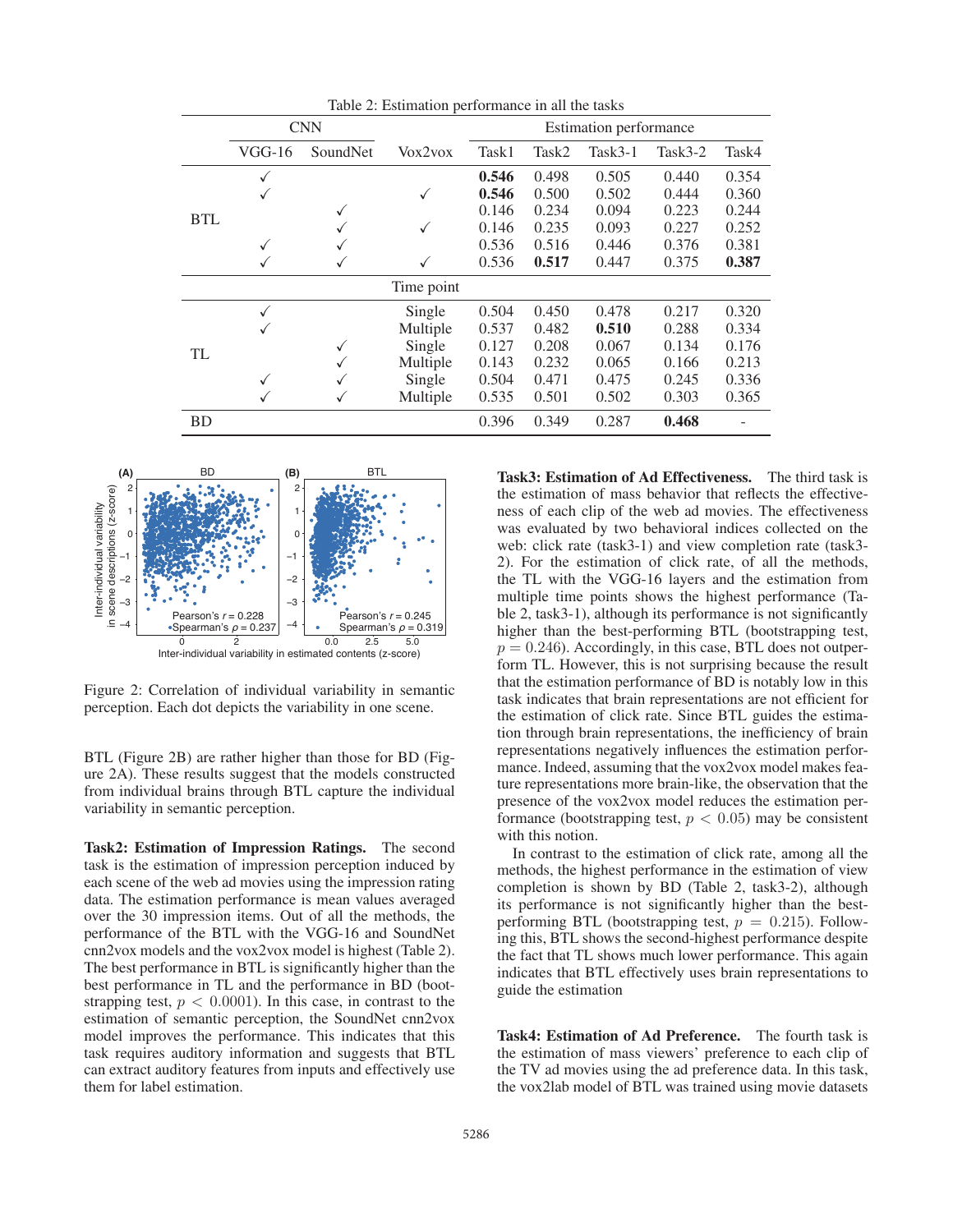

Figure 3: The effect of training sample size on the performance in ad preference estimation. The transition of estimation performance against the training sample size is shown separately for each of BTL (blue) and TL (orange).

completely separated from movie datasets for the training of the cnn2vox and vox2vox models. Hence, the BTL performance in this task reflects how the transformation between CNN and brain features by BTL is effectively generalized to novel datasets. The estimation performance was evaluated using 10-fold cross-validation.

Of all the methods, BTL with the VGG-16 and SoundNet cnn2vox models and the vox2vox model shows the highest performance (Table 2). The best performance in BTL is significantly higher than the best performance in TL (bootstrapping test,  $p < 0.0001$ ). In this case, the presence of the vox2vox model improves the estimation performance.

In this task, the training of the vox2lab model in BTL and the TL model was conducted on data much larger than the ones used in the other tasks. Hence, to examine the impact of the size of the training data on label estimation, we evaluate the performance of the label estimation by changing the sample size of training data (Figure 3). The estimation performance of both the models gradually improves with the increase of the training sample size. Although the performance of each method seems to reach a plateau when all the samples were used, BTL still outperforms TL. This indicates that the superiority of BTL is not due to the difference between BTL and TL in terms of the sample size required for model training.

### **Conclusion**

We proposed BTL for guiding the estimation of cognitive labels from complex audiovisual inputs through the transformation of CNN features to brain representations. To evaluate the performance of BTL and compare it with the performance of the other methods, we conducted four different types of recognition tasks. Our results in these recognition tasks demonstrated that BTL outperforms regular TL especially in the tasks in which brain representations are effective for the estimation. In addition, our results also suggest that the BTL estimation captures individual variability in percep-

tion. Therefore, BTL with CNNs potentially provides a powerful method to improve the generalization ability of CNNs in the estimation of human-like cognition and behavior, including individual differences.

The primary aim of this study was not to develop a machine-learning method that has state-of-the-art performance in pattern recognition. We rather aimed to examine the possibility that effective use of brain representations compensates for the shortcomings of conventional machinelearning methods. In particular, the present study focused on generalizability, which is one of the brain's prominent abilities that is better than machine learning, and we demonstrated that the addition of brain information improves the generalizability of machine learning. For this reason, we used standard CNNs (VGG-16 and SoundNet) and applied a simple TL algorithm with or without brain information. Nevertheless, it is also of interest to investigate whether BTL with more sophisticated CNNs and TL algorithms further improves the generalizability of machine learning.

The modeling in BTL is based on building voxelwise encoding models (Naselaris et al. 2011). In this line of research, there are many ongoing attempts to enhance modeling performance in terms of brain-response prediction (Celik et al. 2019; Nunez-Elizalde, Huth, and Gallant 2019; Wen and Li 2016). Such enhancement potentially enables to utilize brain feature representations more efficiently by BTL, resulting in better performance in the estimation of human-like cognition and behavior, including their individual differences. In addition, the voxelwise modeling basically allows the prediction of brain response from any sort of feature representations. This means that BTL can also be applied to other machine-learning methods different from CNNs. Therefore, BTL has the potential to improve the generalization ability of overall machine-learning methods. We believe that BTL makes a key contribution to further developments in the field of machine learning.

Acknowledgments The work was supported by grants from the Japan Society for the Promotion of Science (JSPS; KAKENHI 18K18141 and 17H01797) and Tateishi Science and Technology Promotion Foundation (2191025) to S. Nishida, from JSPS (JP15H05311) and ERATO JPM-JER1801 to S. Nishimoto, and from NTT DATA Corporation to S. Nishida and S. Nishimoto. We also thank Mr. Koji Takashima, Mr. Takeshi Matsuda, Mr. Susumu Minamiyama, and Ms. Mami Yamashita for their analytical and experimental supports. We also thank Mr. Ryo Yano and Ms. Risa Matsumoto, who are employees of NTT DATA Corp., and Mr. Masato Okino and Mr. Akira Nagaoka, who are employees of NTT DATA Institute of Management Consulting, Inc., for providing movie materials/labels and helping fMRI data collection.

### References

Aytar, Y.; Vondrick, C.; and Torralba, A. 2016. Soundnet: Learning sound representations from unlabeled video. In *Advances in Neural Information Processing Systems*, 892– 900.